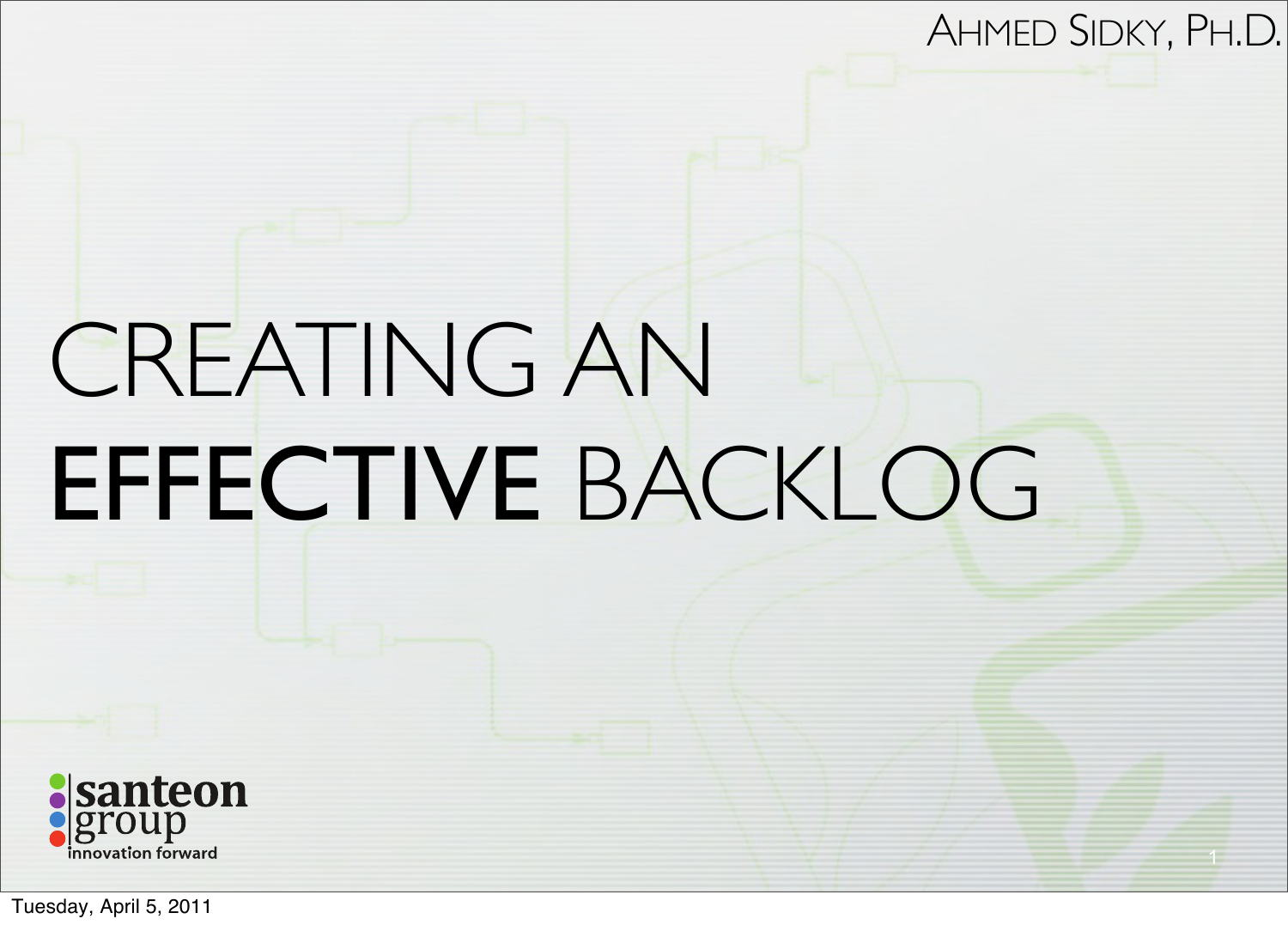# A Quick Introduction

- Co-Author of "Becoming Agile"
- **Executive Vice President at Santeon**
- Over 10 years of dev and delivery experience
- Co-founder of International Consortium for Agile
- **Masters in Requirements Engineering**
- Ph.D in Agile Adoption from Virginia Tech
- Agile Educator, Coach and Consultant
- Frequent Presenter at Conferences
- Program Chair of Agile 2009



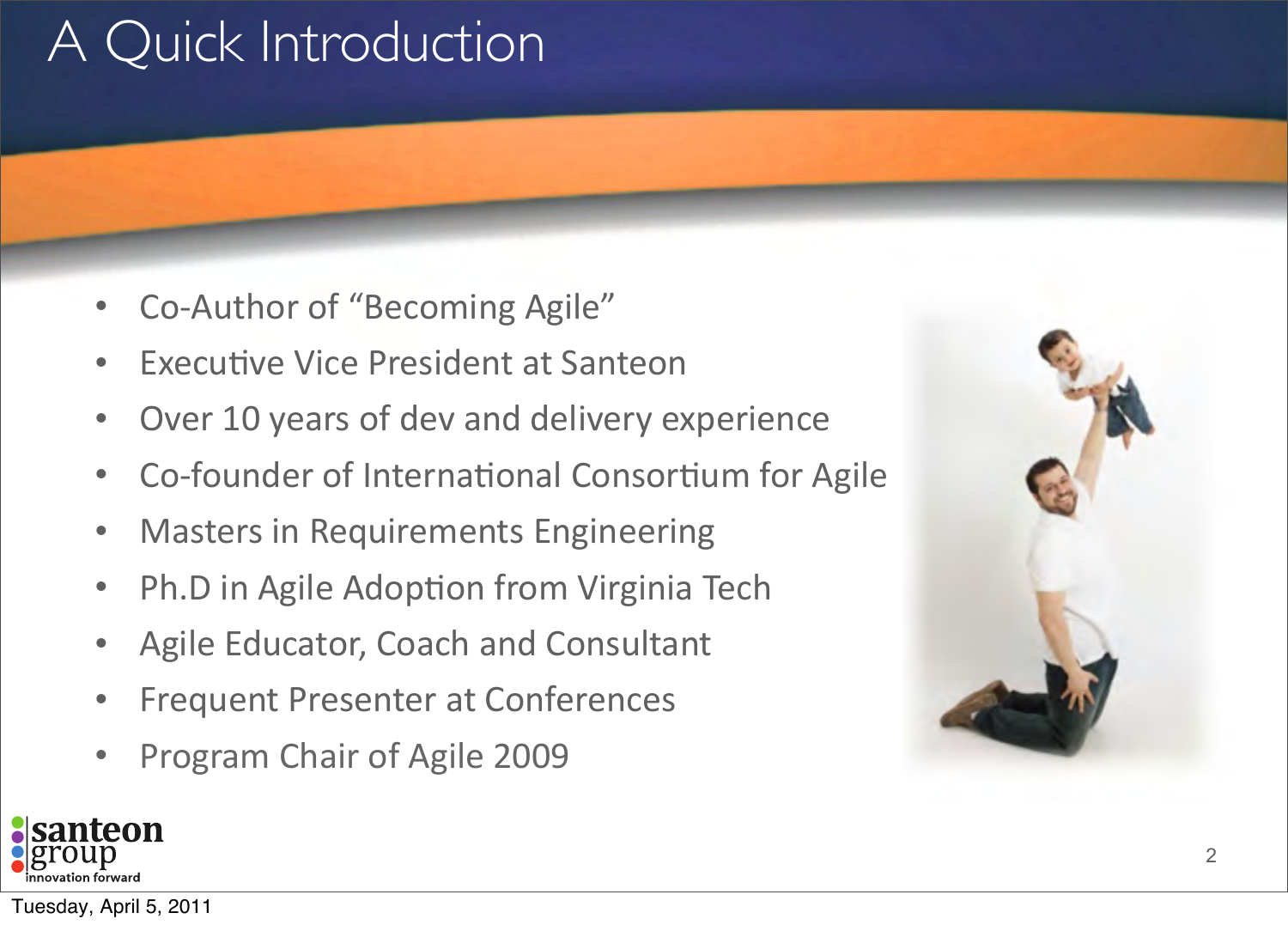# What is the Product Backlog

- The Requirements
- A list of all desired work on the project
- Ideally expressed such that each item has value to the users or customers of the product
- Prioritized by the product owner
- Reprioritized at the start of each iteration

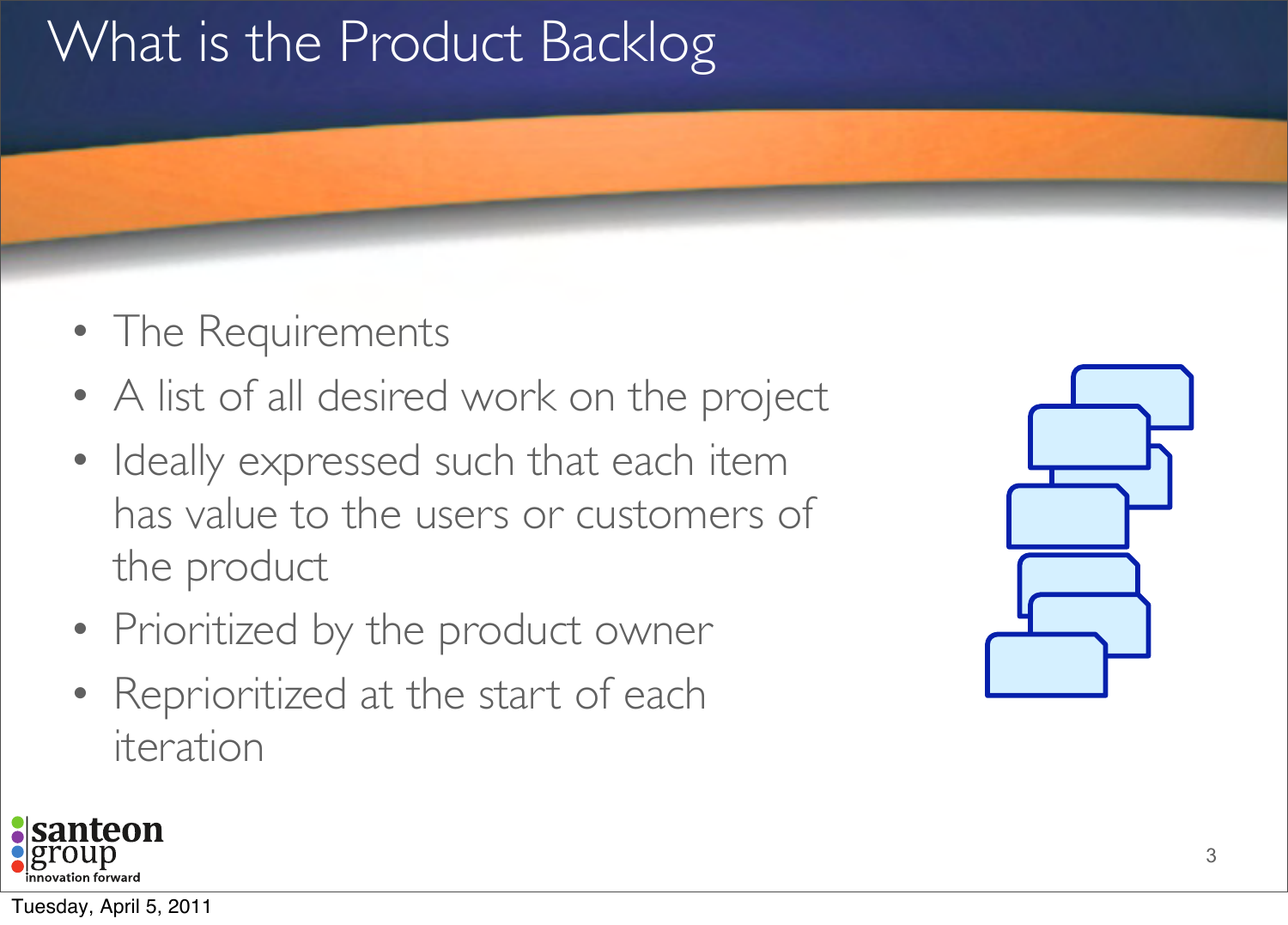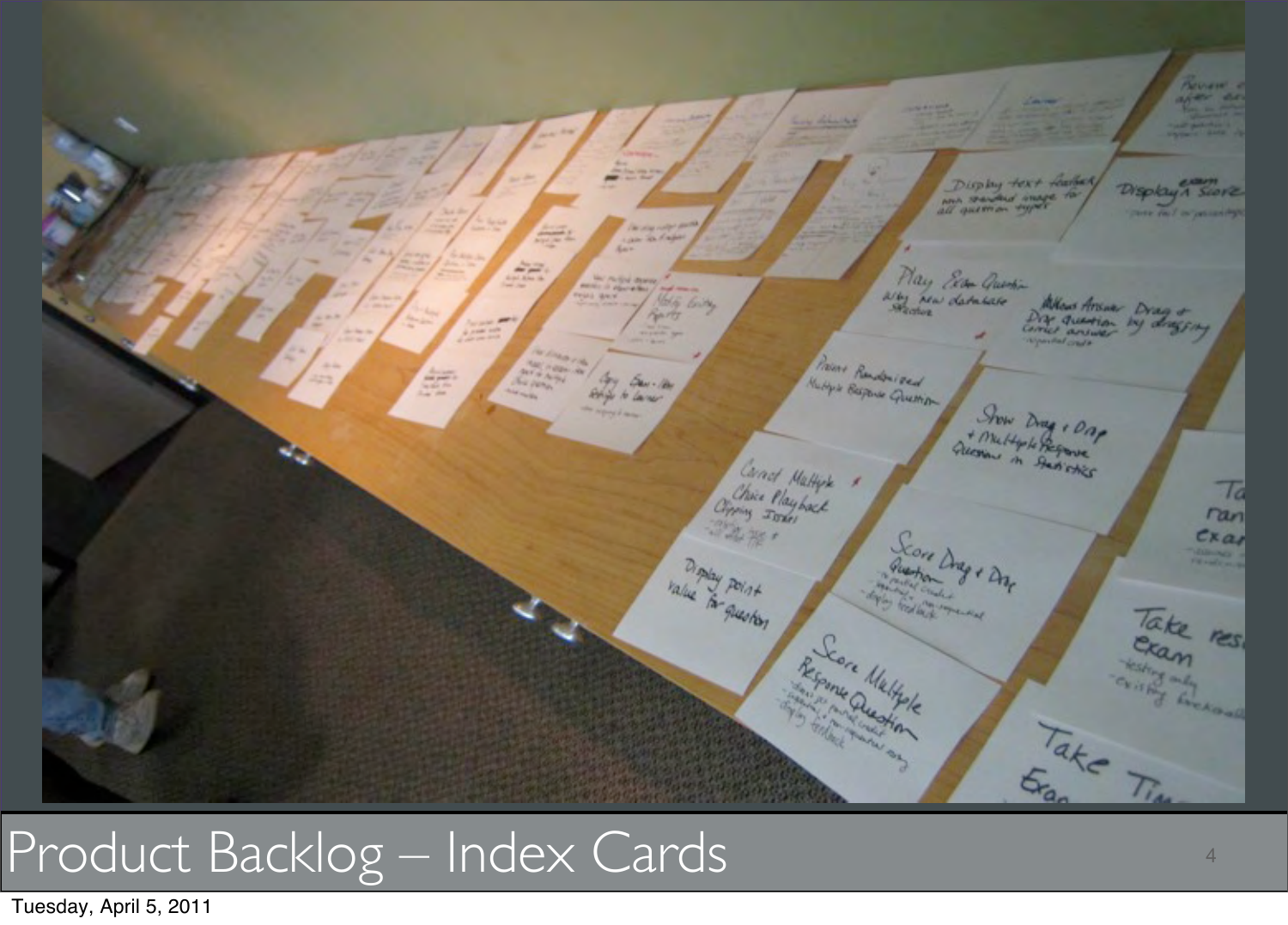|    | А                                             | B            | D                   | Ε       | F                 | G             |
|----|-----------------------------------------------|--------------|---------------------|---------|-------------------|---------------|
| 1  |                                               |              |                     |         | Total             | <b>Burnup</b> |
|    | <b>Backlog Item</b>                           |              | - Relea - Iterati - | $Orq -$ | Curren - Comple - |               |
|    | <b>Project Totals</b>                         |              |                     | 425     | 425               | 50            |
|    | Release Candidate 1 - Totals                  |              |                     | 140     | 140               | 50            |
|    | Release Candidate 2 - Totals                  |              |                     | 165     | 165               | $\bf o$       |
|    | <b>Release Candidate 3 - Totals</b>           |              |                     | 120     | 120               | $\bf{o}$      |
| 8  | <b>Release 1</b><br>Endeca Spike              |              |                     |         |                   |               |
| ۹  |                                               | 1            | 1                   | 5       | 5                 | 5             |
| 10 | Define Master Page Layout                     | $\mathbf{1}$ | 1                   | 5       | 5                 | 5             |
| 11 | Search For Known Product                      | 1            | 1                   | 10      | 10                | 10            |
| 12 | Search by Title                               | 1            | 1                   | 5       | 5                 | 5             |
| 13 | Display Center Content on Home Page           | 1            | 1                   | 5       | 5                 | 5             |
| 14 | Display Just Search Results                   | $\,$ 1       | 1                   | s       | 5                 | 5             |
| 15 | Display Search Results in Categories          | $\mathbf{1}$ | 1                   | 10      | 10                | 10            |
| 16 | Add product to cart (print items only)        | 1            | 1                   | 5       | 5                 | 5             |
| 17 | Did you mean & "Corrected To" functionality   | 1            | 2                   | 1       | 1                 |               |
| 18 | Search within results                         | 1            | 2                   | ı       |                   |               |
| 19 | Display next 3                                | $\,$         | 2                   | з       | 3                 |               |
| 20 | Display all                                   | $\mathbf{1}$ | $\overline{2}$      | 9       | 9                 |               |
| 21 | Review Scorecard and it's use                 | $\,$ 1       | $\overline{2}$      | 3       | 3                 |               |
| 22 | Display Print Product Information/Detail Page | 1            | 2                   | 9       | 9                 |               |
| 23 | Display Advanced Search                       | 1            | 2                   | 3       | 3                 |               |
| 24 | Cleanup forms from Iteration 1                | 1            | 2                   | 3       | 3                 |               |
| 25 | Run Advanced Search                           | $\mathbf{1}$ | $\overline{2}$      | 3       | 3                 |               |
| 26 | Display Header Dropdowns                      | 1            | $\overline{2}$      | 1       | 1                 |               |
| 27 | SPIKE: TeamSite                               | 1            | 2                   | 6       | 6                 |               |
| 28 | Create email confirmation                     | 1            | 2                   | 3       | 3                 |               |
| 29 | Sort search results                           | 1            | 2                   | 3       | 3                 |               |
|    | 30 Finish More+ from left Nav                 | 1            | $\overline{2}$      | 1       | 1                 |               |

# Electronic Product Backlog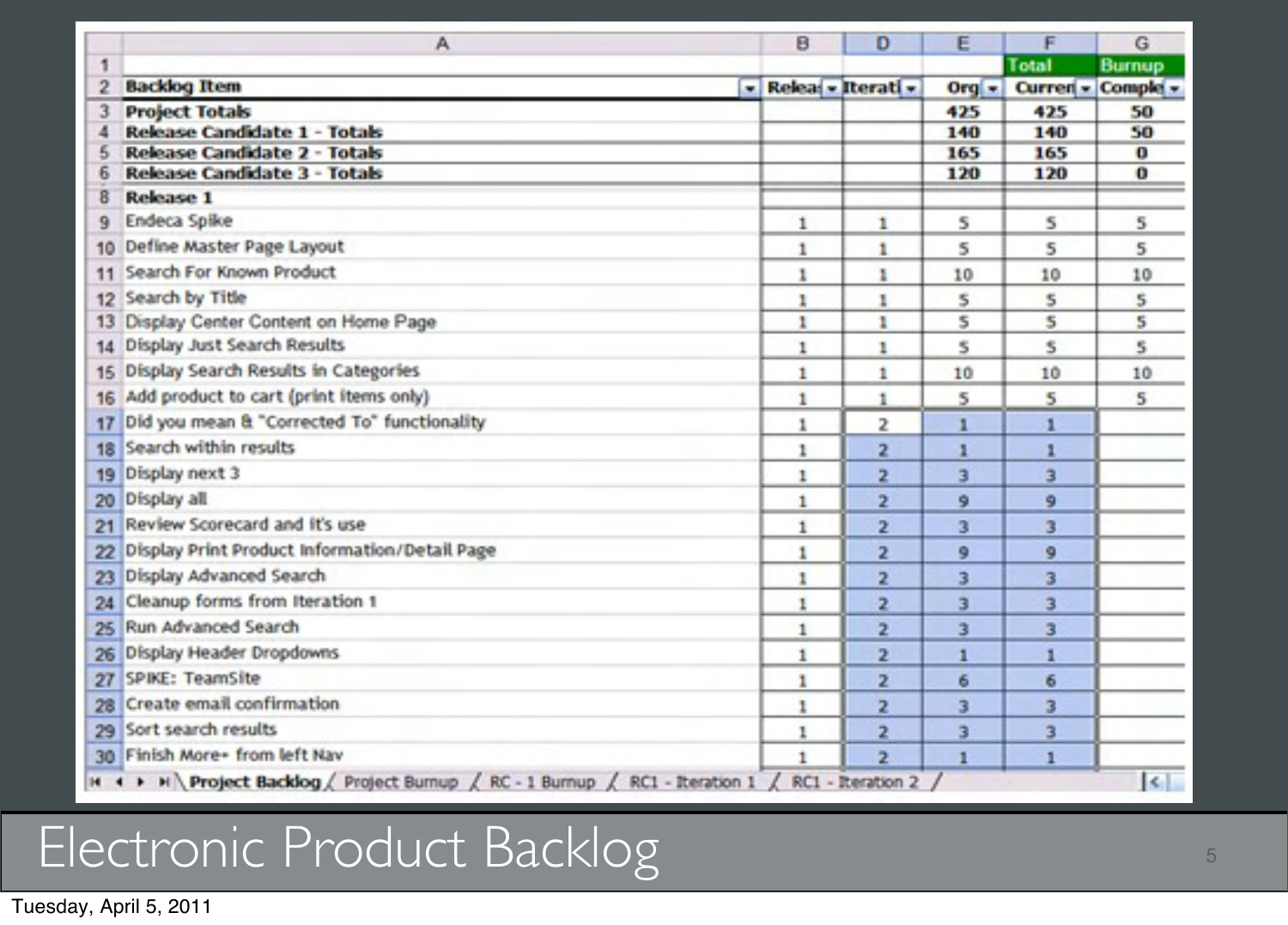| Stories - Mozilla Firefox                                                                                                                         |                                                       |                          |                                                 |  |  |  |  |
|---------------------------------------------------------------------------------------------------------------------------------------------------|-------------------------------------------------------|--------------------------|-------------------------------------------------|--|--|--|--|
| Yew Higtory Bookmarks<br>Tools Help<br>Edit                                                                                                       |                                                       |                          |                                                 |  |  |  |  |
| http://www.v3eval.com/R65GPIP/default.aspx?Page=Vildgets%2fContainers%2fStdPage8menu=Main%2f = [3-                                                |                                                       | <b>Coople Depktop</b>    | ĸ,                                              |  |  |  |  |
|                                                                                                                                                   |                                                       |                          | David Hussman   Logout   Help   Support   About |  |  |  |  |
| <b>VERSIONONE</b>                                                                                                                                 |                                                       |                          |                                                 |  |  |  |  |
| < Administration<br>A.Planning<br>A My Home<br><b>O</b> Reports                                                                                   |                                                       | Shortcuts                | $\sim$                                          |  |  |  |  |
|                                                                                                                                                   |                                                       |                          |                                                 |  |  |  |  |
| Project Path: Everyday Hero<br>Workitem Planning Release Planning Tteration Planning Iteration Tracking Retrospectives<br>Getting Started   Setup |                                                       |                          |                                                 |  |  |  |  |
| Stories Story Breakdown Theme Assignment   Import                                                                                                 |                                                       |                          |                                                 |  |  |  |  |
|                                                                                                                                                   | Add Story   Apply   Reset   Customize   Export (.xls) |                          |                                                 |  |  |  |  |
| 图 4 Page 1 of 1 D Wi<br><b>E</b> Stories<br><b>El Filter</b>                                                                                      |                                                       |                          | More                                            |  |  |  |  |
|                                                                                                                                                   | My Filters:                                           | V Find: Add              |                                                 |  |  |  |  |
| V Owner: (All)<br>v Task/Test: [(All)<br>Iteration: (All)<br>v Theme: (All)<br>V Status: (All)<br>Show Tasks and Tests: Show Closed Items:        |                                                       |                          |                                                 |  |  |  |  |
| Title                                                                                                                                             | <b>Theme</b>                                          | To Do A                  |                                                 |  |  |  |  |
| Create Script for Demo                                                                                                                            |                                                       | Ξ                        | Edit   Mare                                     |  |  |  |  |
| Remember Ne                                                                                                                                       |                                                       | $\overline{ }$           | Edit   More                                     |  |  |  |  |
| Adds EDH to Pricing System                                                                                                                        | Arry the Pricing Analyst                              | 회                        | Edit   More                                     |  |  |  |  |
| Add Existing Volunteer to Another Organization / Site                                                                                             | Carl the Coordinator                                  | ×                        | <b>Bdit   More</b>                              |  |  |  |  |
| Add Hours For Event                                                                                                                               | Carl the Coordinator                                  | 픠                        | Edit   More                                     |  |  |  |  |
| Add Hours for Month                                                                                                                               | Carl the Coordinator                                  | $\blacksquare$           | <b>Edit   More</b>                              |  |  |  |  |
| Swipe Hero Card                                                                                                                                   | Create POS Emulator                                   | 회                        | Edit   More                                     |  |  |  |  |
| Ed assigns Carl to an additional Site.                                                                                                            | Ed the EDH Admin                                      | $\overline{\phantom{a}}$ | <b>Edit   Mare</b>                              |  |  |  |  |
| Add Database Info to Systems Doc                                                                                                                  | Everyday Hero                                         | Ξ                        | Edit   More                                     |  |  |  |  |
| <b>Initial Merchant Meeting</b>                                                                                                                   | <b>Everyday Hero</b>                                  | ×                        | Edit   Mare                                     |  |  |  |  |
| с<br>POS Tx Interaction                                                                                                                           | Everyday Hero                                         | $\blacksquare$           | <b>Edit   More</b>                              |  |  |  |  |
| Add Hero Pts Redeemed to Sale TX                                                                                                                  | Redeem Hero Pts                                       | ᅬ                        | Edit   More                                     |  |  |  |  |
| Add New Merchant                                                                                                                                  | Ed the EDH Admin.                                     | $\bullet$<br>0.50        | Edit   Mare                                     |  |  |  |  |
| Issue Coordinator password                                                                                                                        | Ed the EDH Admin                                      | ᅬ<br>1.00                | Edit: More                                      |  |  |  |  |
| Move to Project   Move to Iteration   Move to Theme   Close   Reopen   Delete                                                                     |                                                       |                          |                                                 |  |  |  |  |
| Done                                                                                                                                              |                                                       |                          |                                                 |  |  |  |  |

# Product Backlog Tools 66 and 100 million of 66 and 100 million of 66 and 100 million of 66 and 100 million of 6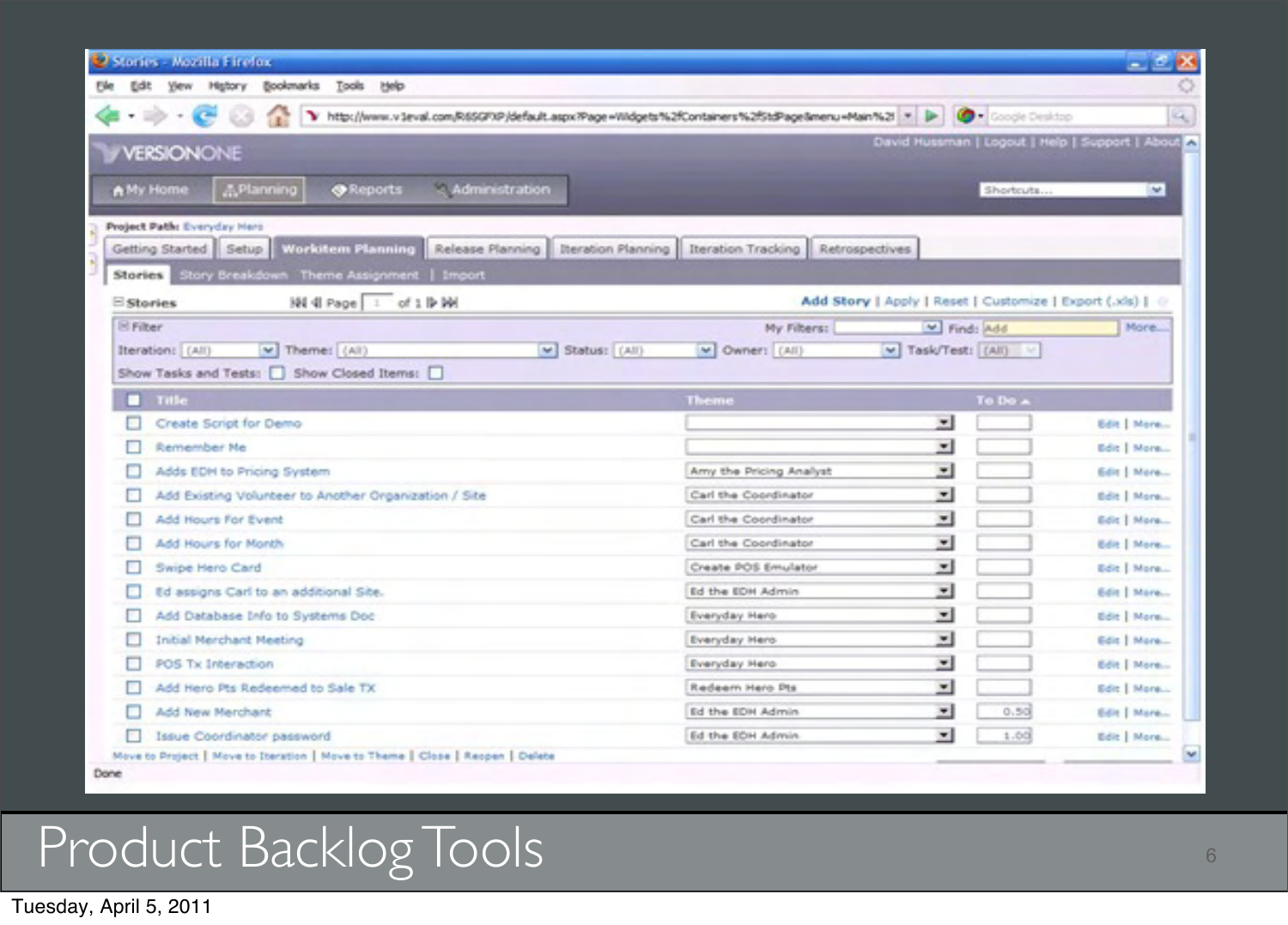# "Incrementing" builds a bit at a time

#### Incrementing often calls for a fully formed idea

### **Incrementing responds slowly to change**

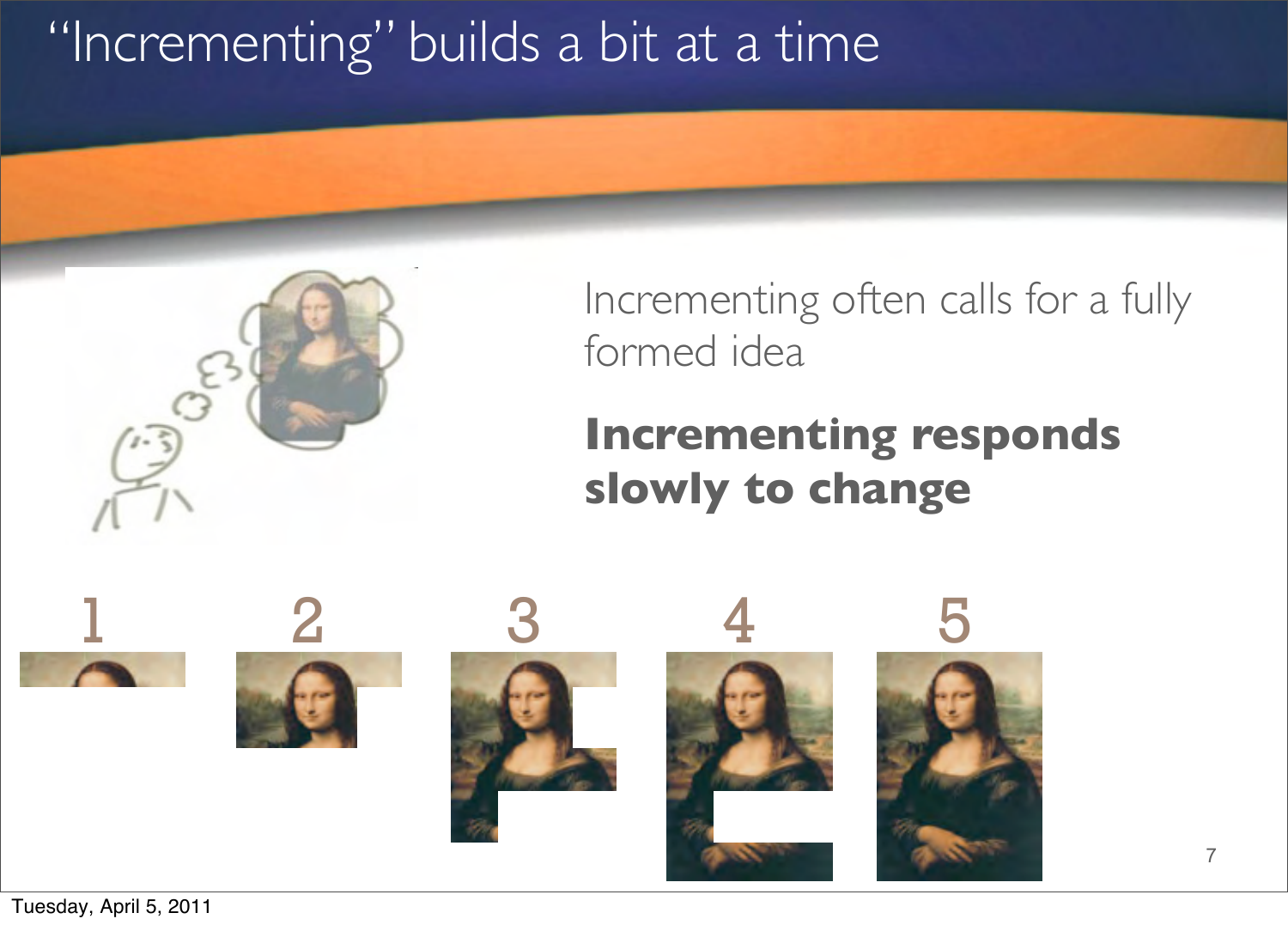"Iterating" builds a rough version, then slowly builds up quality



#### **While iterating we expect change**

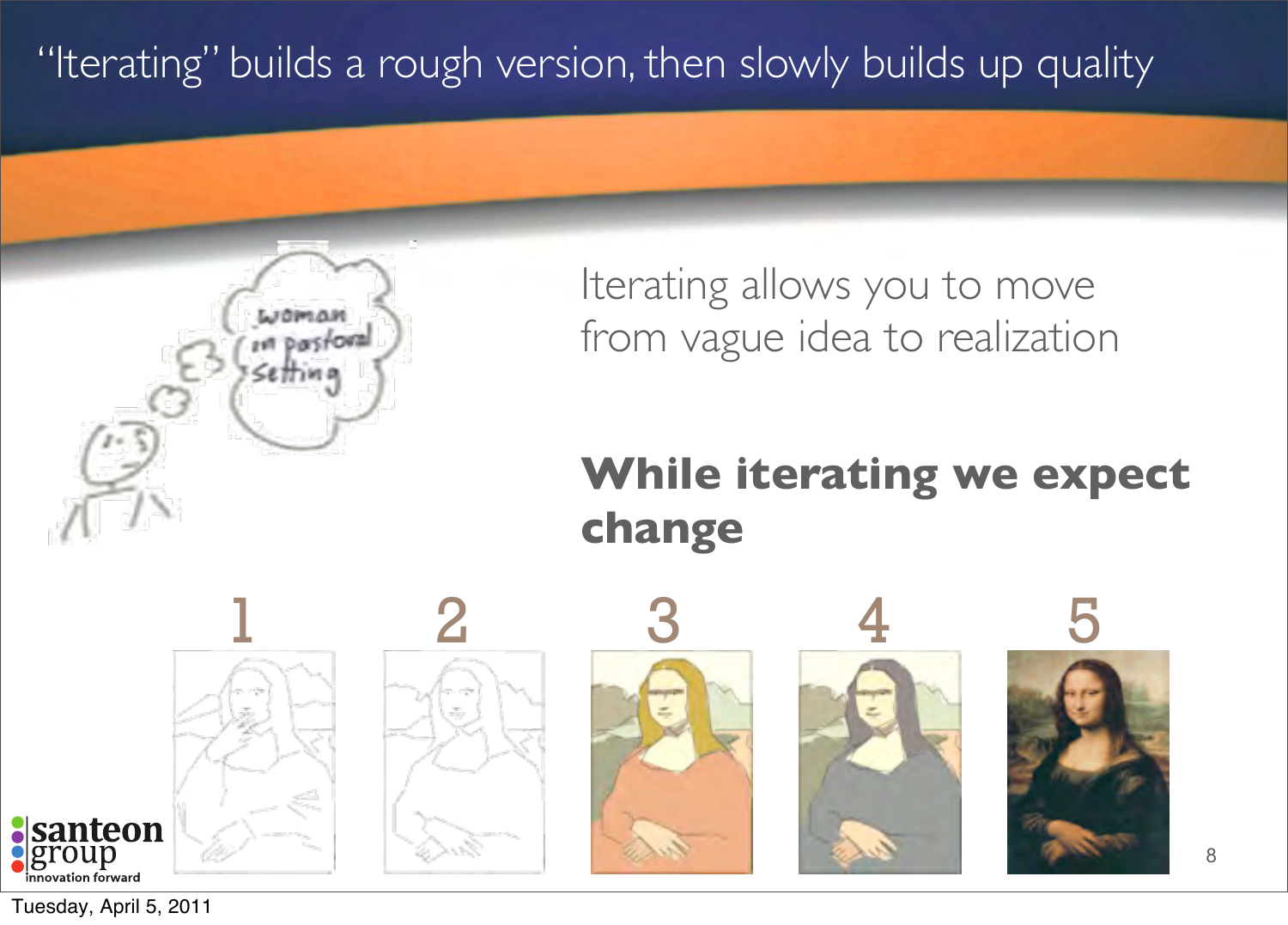# The product backlog iceberg

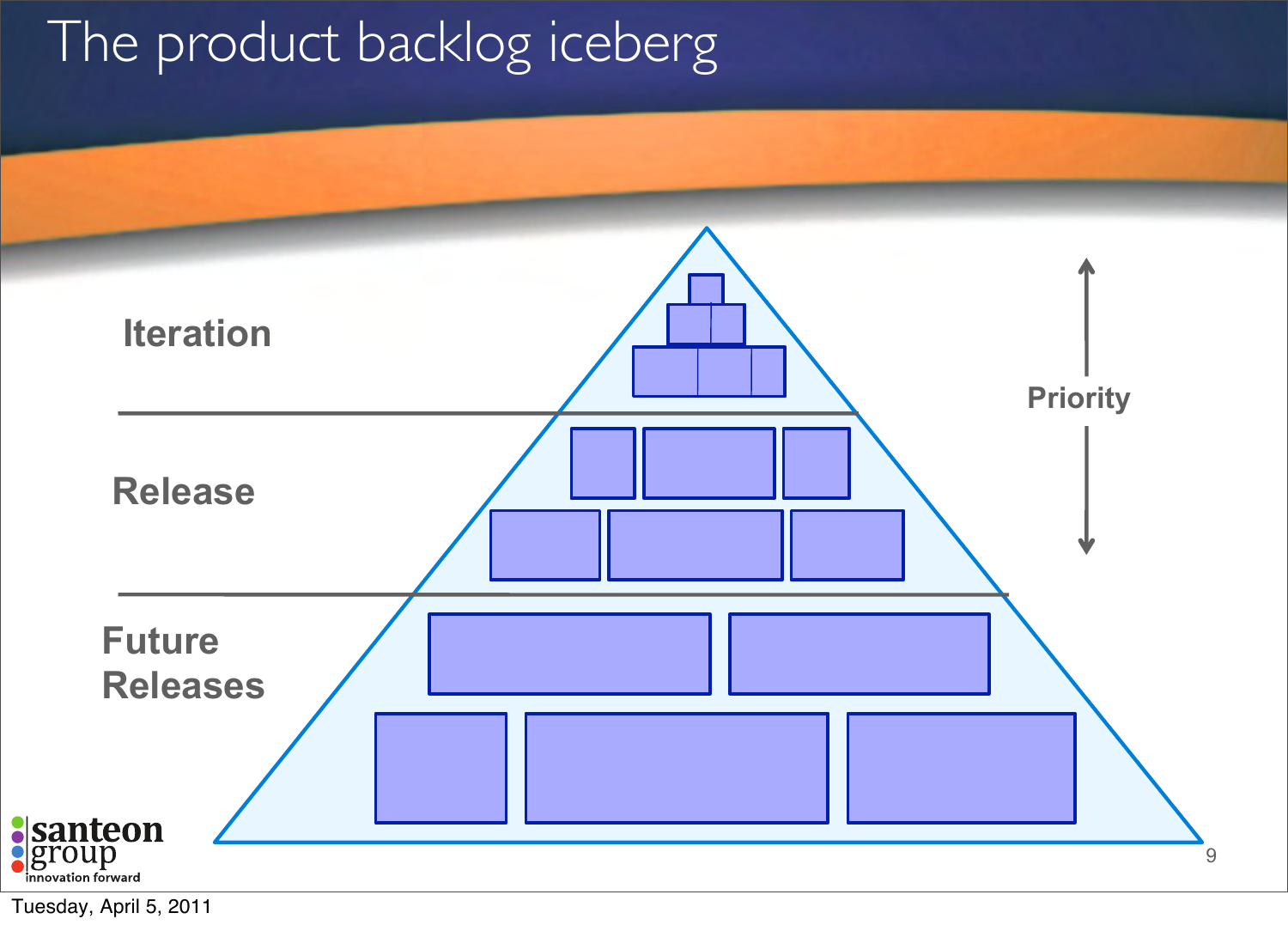# Details as Acceptance Criteria

**Cancel a Reservation** **The product owner's conditions of satisfaction can be added to a story**

•**Verify that premium members can cancel the same day without a fee.**

**These are essentially tests**



•**Verify that non-premium members are charged 10% for same day cancellations** •**Verify that an email confirmation is sent** •**Verify that the hotel is notified of any cancellation**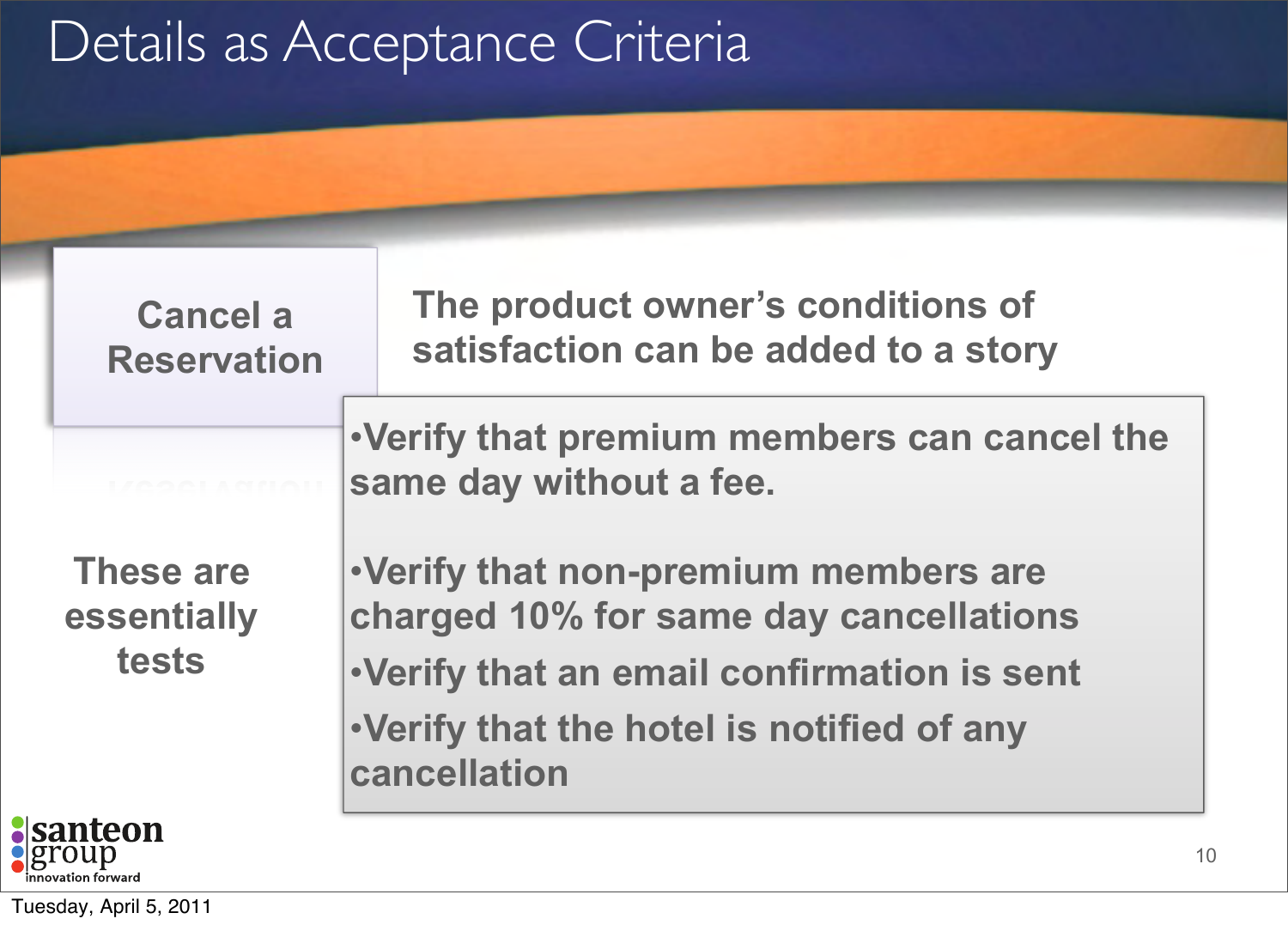## What's Next ...

#### Upcoming Trainings... Fundamentals of Agile Certification : April 12 -14 Agile and CMMI : April 26 – 28 Facilitation Skills for Agile : May 3 - 5 Fundamentals of Agile Certification : May10 -12 Agile Coaching and Consulting Agile Readiness Assessments Simple Version : [www.doctoragile.com](http://www.doctoragile.com) Expanded Version : contact us : [asidky@santeon.com](mailto:asidky@santeon.com) Learn more about Agile